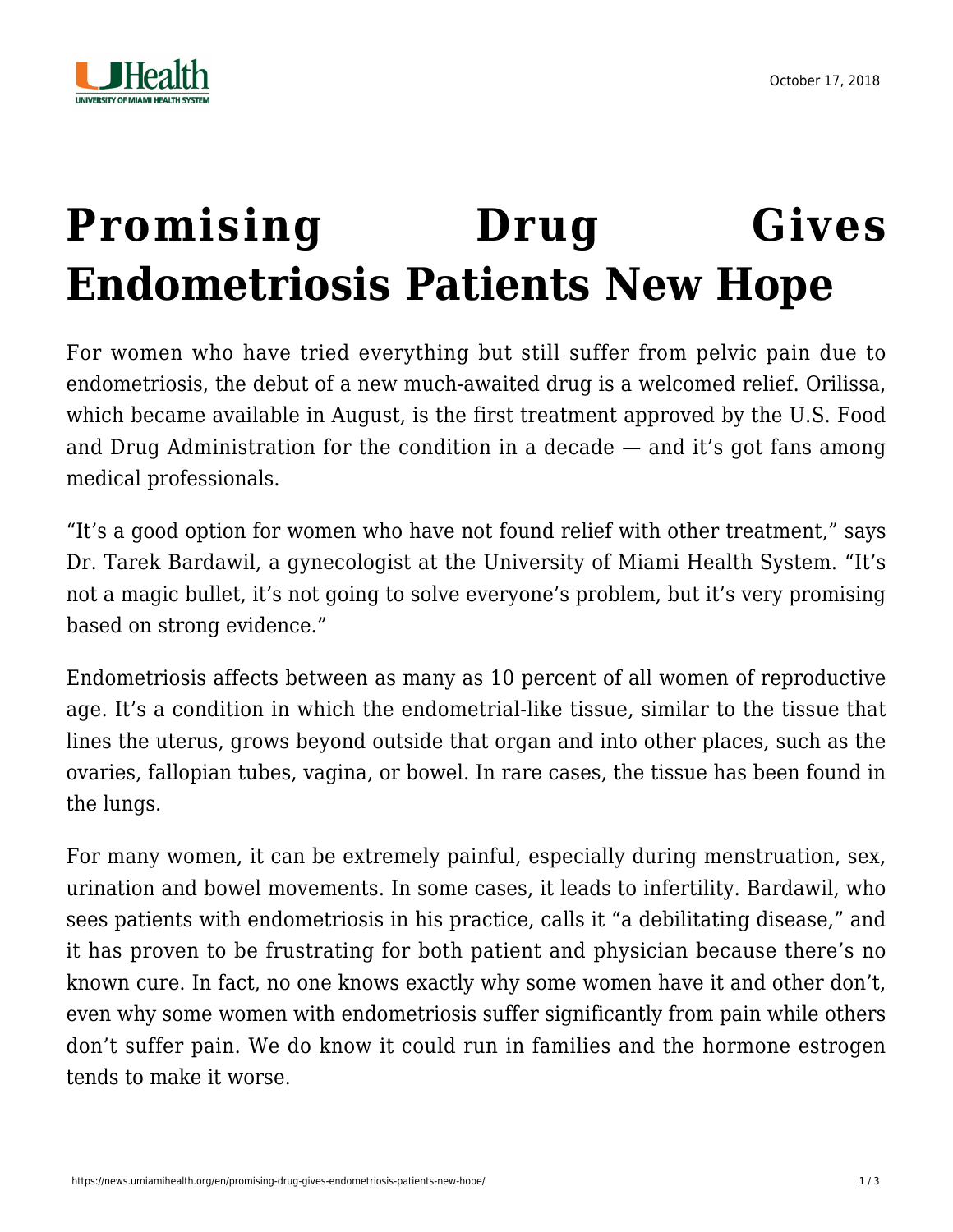

Some experts have theorized that the disorder occurs when menstrual blood flows back through the Fallopian tubes and into the pelvic cavity instead of being secreted released through the vagina. Others have speculated that areas of the abdomen may convert into the endometrial tissue or that hormones convert cells outside the uterus into a lining similar to the uterus. Still another theory is that endometrial cells are transported out of the uterus with the help of the lymphatic system.

Whatever the reason for their roaming, these rogue endometrial cells grow and thicken, then bleed as they respond to the menstrual cycle's hormonal changes regardless of where they are in a woman's body. Over time this misplaced tissue causes inflammation, pain and pelvic adhesions inflamed. Irritation leads to pain, scars, even adhesions that bind pelvic organs together.

Thankfully, there are treatments to alleviate the condition and "in most cases women do respond to them," Bardawil explains.

Currently, initial treatment involves both over-the-counter and prescription pain relievers as well as birth control pills and surgery. Also available are hormonesuppressing injections of Lupron (or leuprorelin), a man-made protein that decreases estrogen in women. These injections, administered every three months, put women in a temporary form of menopause and can be used for up to one year.

Bardawil also uses physical therapy and neuro-modulation, a type of therapy that changes how the brain perceives pain. However, "I have patients who don't respond to these treatments and Orilissa can help those," he adds.

Manufactured by the drugmaker Abbvie, Orilissa is the first oral hormone suppressant for endometriosis. It works by blocking the signal that tells the ovaries to make estrogen. The drug can be used in two different dosage levels: 150 mg once a day for a year or 200 mg twice daily for six months. According to tests by its